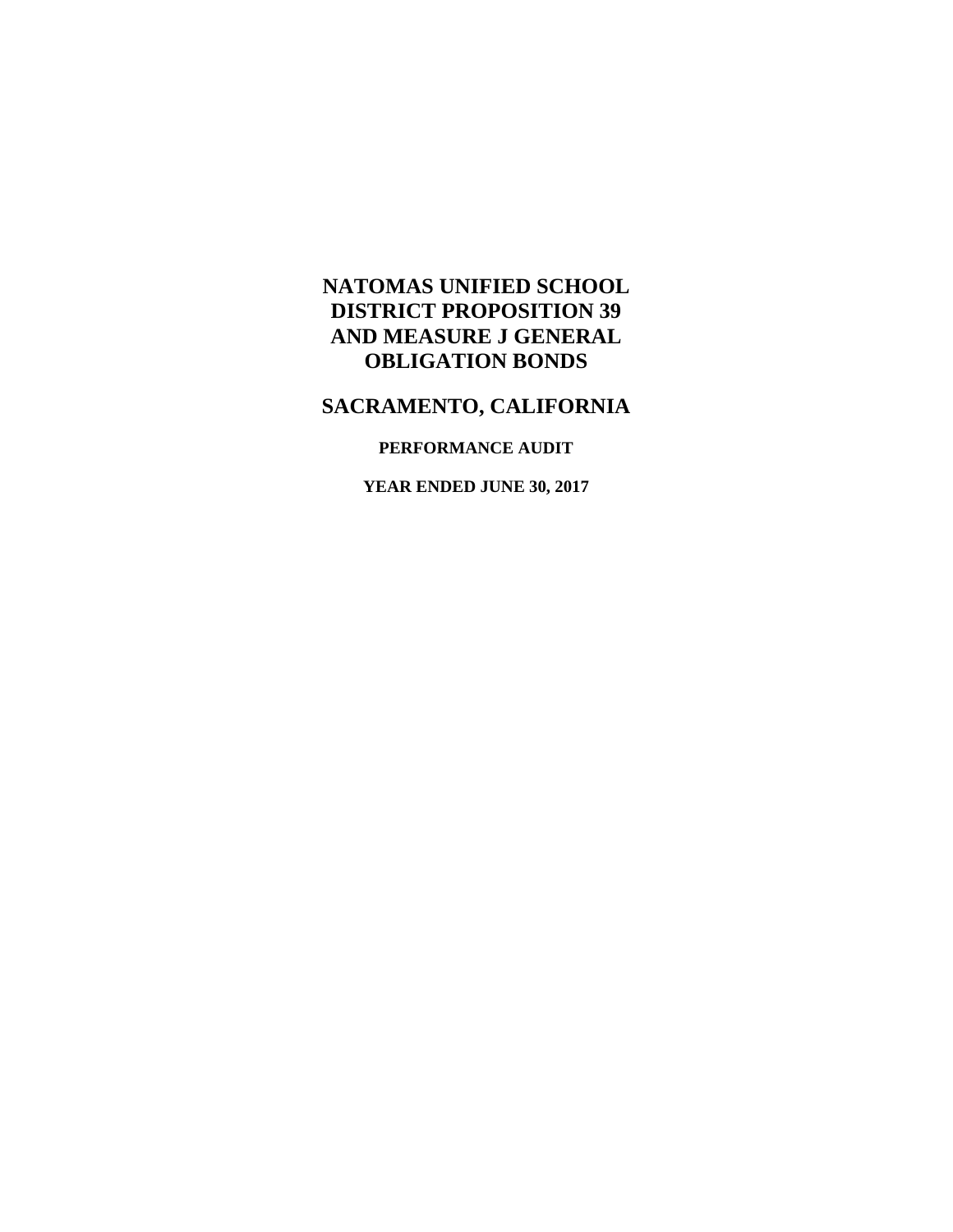## **NATOMAS UNIFIED SCHOOL DISTRICT PROPOSITION 39 AND MEASURE J GENERAL OBLIGATION BONDS**

### **TABLE OF CONTENTS JUNE 30, 2017**

|                                                | <b>PAGE</b>    |
|------------------------------------------------|----------------|
| <b>Independent Auditor's Report</b>            |                |
| Objectives                                     | 2              |
| Scope of the Audit                             | 2              |
| <b>Background Information</b>                  | $\overline{2}$ |
| Procedures Performed                           | 2              |
| Conclusion                                     | 3              |
| <b>Management Comments and Recommendations</b> | 3              |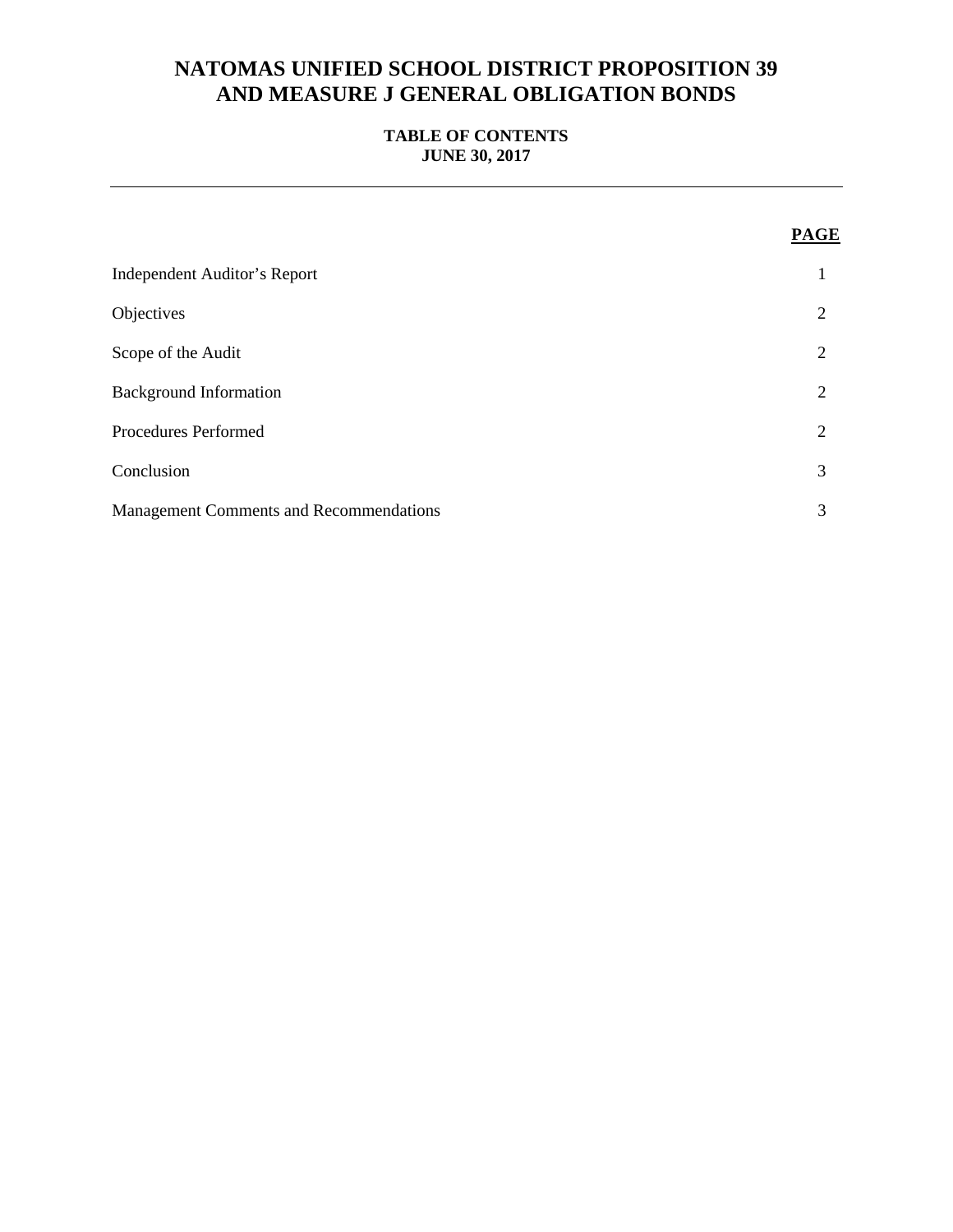

*Relax. We got this.*  $\degree$ 

## **INDEPENDENT AUDITOR'S REPORT**

**Board of Trustees and Independent Citizens' Bond Oversight Committee for Measure J Natomas Unified School District Sacramento, California** 

We have conducted a performance audit of the Natomas Unified School District's (the District) Measure J General Obligation Bonds for the year ended June 30, 2017.

We conducted our performance audit in accordance with *Government Auditing Standards* issued by the Comptroller General of the United States. Those standards require that we plan and perform the audit to obtain sufficient, appropriate evidence to provide a reasonable basis for our conclusion based on our audit objectives. We believe that the evidence obtained provides a reasonable basis for the findings and conclusions based on our audit objectives.

Our audit was limited to the objectives listed on page 2 of this report which includes determining compliance with the performance requirements for the Proposition 39 and Measure J General Obligation Bonds under the applicable provisions of Section  $1(b)(3)(C)$  of Article XIIIA of the California Constitution and Proposition 39 as they apply to the bonds and the net proceeds thereof. Management is responsible for the District's compliance with those requirements.

Solely to assist us in planning and performing our performance audit, we obtained an understanding of the internal controls of the District to determine if internal controls were adequate to help ensure the District's compliance with the requirements of Proposition 39, as specified by Section 1(b)(3)(C) of Article XIIIA of the California Constitution. Accordingly, we do not express any assurance on the internal controls.

The results of our tests indicated that, in all significant respects, the Natomas Unified School District expended Measure J General Obligation Bond funds for the year ended June 30, 2017 only for the specific projects developed by the District's Board of Education and approved by the voters, in accordance with the requirements of Proposition 39, as specified by Section 1(b)(3)(C) of Article XIIIA of the California Constitution.

Millert associates, en.

**GILBERT ASSOCIATES, INC. Sacramento, California** 

**December 6, 2017**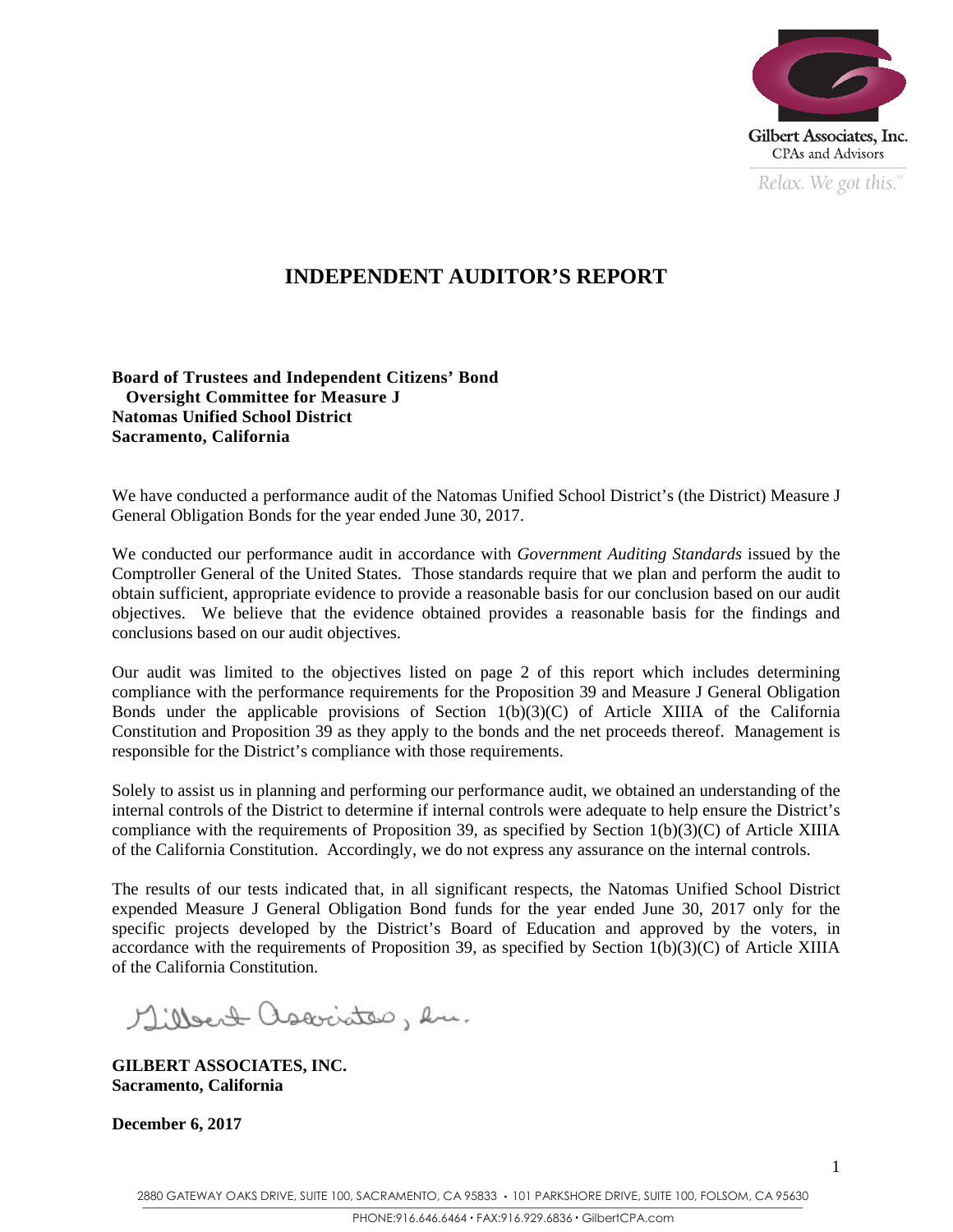## **NATOMAS SCHOOL DISTRICT PROPOSITION 39 AND MEASURE J GENERAL OBLIGATION BONDS**

#### **PERFORMANCE AUDIT JUNE 30, 2017**

#### **OBJECTIVES**

The objectives of our performance audit was to document that the Natomas Unified School District (the District) expended Measure J General Obligation Bond (the Bonds) funds for the year ended June 30, 2017 only for purposes approved by voters and only for specific projects developed by the District's Board of Trustees, in accordance with the requirements of Proposition 39, as specified by Section 1(b)(3)C of Article XIIIA of the California Constitution; note any incongruities or system weaknesses; and provide recommendations for improvement.

#### **SCOPE OF THE AUDIT**

The scope of our performance audit covered the fiscal year ended June 30, 2017. Expenditures incurred after the issuance of the Bonds and prior to July 1, 2016, were not covered by this examination. The expenditures included all account and project codes associated with the Bond projects. Expenditures incurred subsequent to June 30, 2017 were not reviewed or included within the scope of our audit.

#### **BACKGROUND INFORMATION**

The Natomas Unified School District Election of 2014 General Obligation Bonds, Measure J were authorized at an election of registered voters of the District held on November 4, 2014 at which greater than fifty-five percent of the persons voting on the proposition voted to authorize the issuance and sale of \$129,000,000 principal amount of general obligation bonds of the District.

On July 30, 2015, the District issued General Obligation Bonds (Series 2015 Bonds) in the amount of \$69,500,000 to build, acquire, construct and furnish school facilities. The bonds mature during succeeding years through August 2040. The bonds were issued at interest rates ranging from 2.00% to 5.00%.

The financial activity related to the Measure J General Obligation Bonds is recorded Fund 21 (Building Fund) in the District's audited financial statements for the year ended June 30, 2017.

#### **PROCEDURES PERFORMED**

We obtained the Measure J Building Fund detailed general ledger for the fiscal year ended June 30, 2017. We obtained the actual invoices and other supporting documentation for a sample of expenditures to ensure compliance with Proposition 39 and Measure J General Obligation Bond funding. We performed the following procedures:

- We verified the mathematical accuracy of the expenditures included in the Measure J Building Fund detailed general ledger for the fiscal year ended June 30, 2017.
- Solely to assist us in planning and performing our performance audit, we obtained an understanding of the internal controls of the District to determine if internal controls are adequate to help ensure the District's compliance with the requirements of Proposition 39.